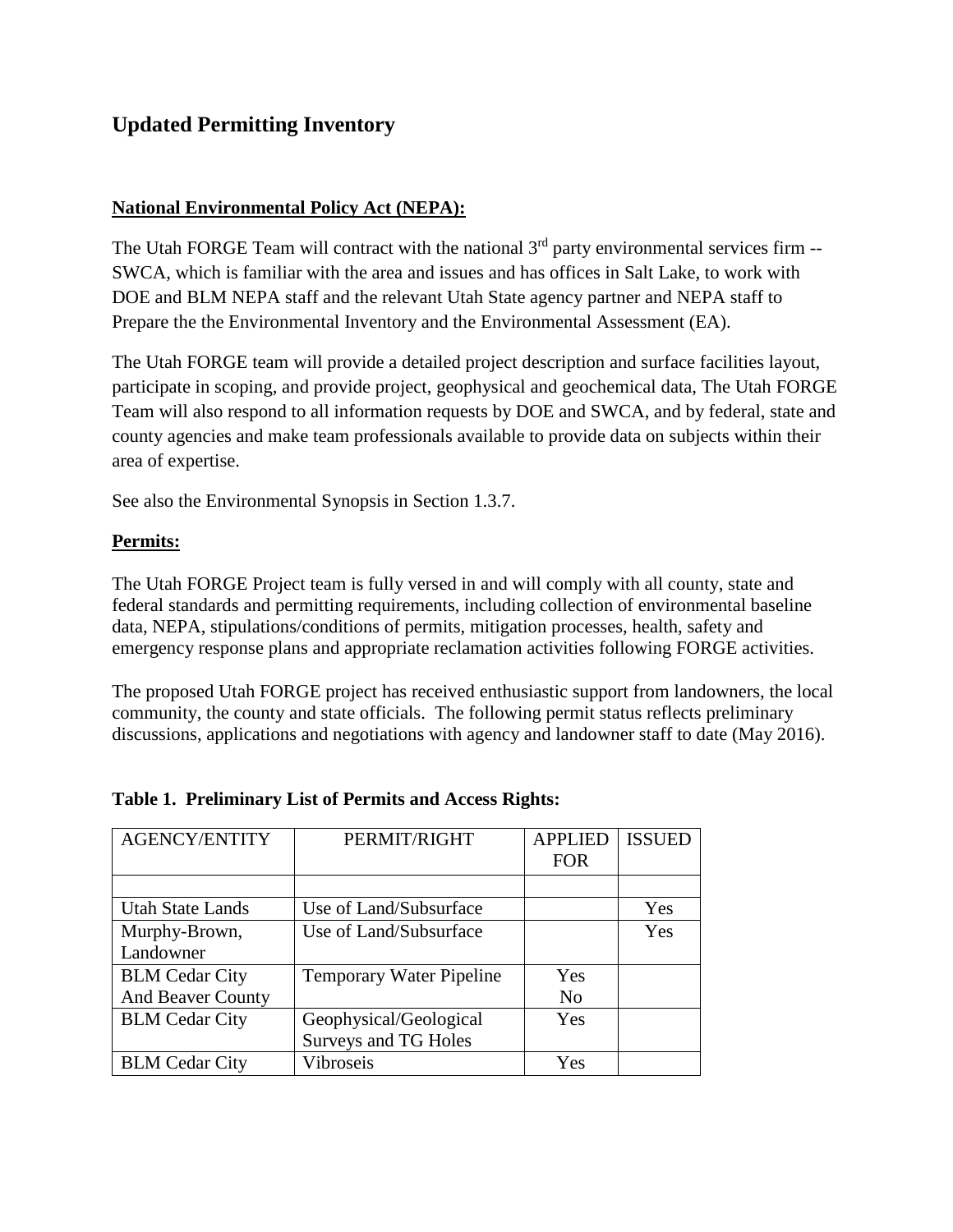| <b>BLM</b> Cedar City                            | Rocky Mtn Power Line<br>Extension Right of Way                                                                              | N <sub>o</sub> |  |
|--------------------------------------------------|-----------------------------------------------------------------------------------------------------------------------------|----------------|--|
| <b>Beaver County</b>                             | Either $\frac{1}{4}$ mile Extension of<br><b>SW Communications fiber</b><br>optic under Co. Road, or<br>telemetry sites TBD | N <sub>o</sub> |  |
| Utah Nat. Res. DWR<br>& Murphy-Brown             | 250 Acre Ft. Non-<br>consumptive Water Right                                                                                | Yes            |  |
| Utah Nat. Res. DWR                               |                                                                                                                             | Yes            |  |
| <b>Utah Natural Res.</b>                         | Notice of Intent to Drill:<br>Geothermal Wells approved<br>in Water Right                                                   | N <sub>0</sub> |  |
| Utah DEQ - Div.<br>Water Qual (DWQ)              | UIC - Underground<br><b>Injection Control</b>                                                                               | N <sub>o</sub> |  |
| Utah DEQ - Div.<br>Water Qual (DWQ)              | <b>Stormwater UPDES</b><br><b>General Permit</b>                                                                            | N <sub>o</sub> |  |
| Utah DEQ - Div.<br><b>Water Quality</b><br>(DWQ) | Fuel/Other Flammable or<br>Hazardous Material.<br><b>Requires only Coordinate</b><br>w/ agency for conditions.              | N <sub>o</sub> |  |
| Utah DEQ - Div.<br>Water Qual (DWQ)              | Groundwater Discharge<br>Permit (to be determined)                                                                          | No             |  |
| <b>Beaver County</b><br>Planning                 | Conditional Use Permit, all<br>facilities                                                                                   | N <sub>o</sub> |  |
| <b>SW Utah Public</b><br>Health Dept.            | Sanitary Waste - Office<br>Septic System                                                                                    | N <sub>o</sub> |  |
| Utah Dept. Heritage<br>and Arts - SHPO           | Historic/Cultural/Archeol.<br>APE Map for Approval                                                                          | N <sub>o</sub> |  |
| <b>Rocky Mtn Power</b>                           | <b>Power Line Authorization</b>                                                                                             | N <sub>o</sub> |  |

# **Table 2. Permitting and EA schedule in months.** (Phase  $2A =$ **blue**; Phase  $2B =$ **green**)

| <b>Finalize All 2A Tasks</b>                   | 11 | $\mathbf{2}^-$ | 3 | 4 | 5 | 6 | 7 | 8 | 9 | 10 | 11 | 12 | 13 | 14 | 15 | 16 | 17 |
|------------------------------------------------|----|----------------|---|---|---|---|---|---|---|----|----|----|----|----|----|----|----|
| <b>Environmental Inventory</b><br>Volume (EIV) |    |                |   |   |   |   |   |   |   |    |    |    |    |    |    |    |    |
| Permits w/ DNA or Casual<br><b>Use</b>         |    |                |   |   |   |   |   |   |   |    |    |    |    |    |    |    |    |
| Environ. Assessment                            |    |                |   |   |   |   |   |   |   |    |    |    |    |    |    |    |    |
| Permits w/ EA                                  |    |                |   |   |   |   |   |   |   |    |    |    |    |    |    |    |    |